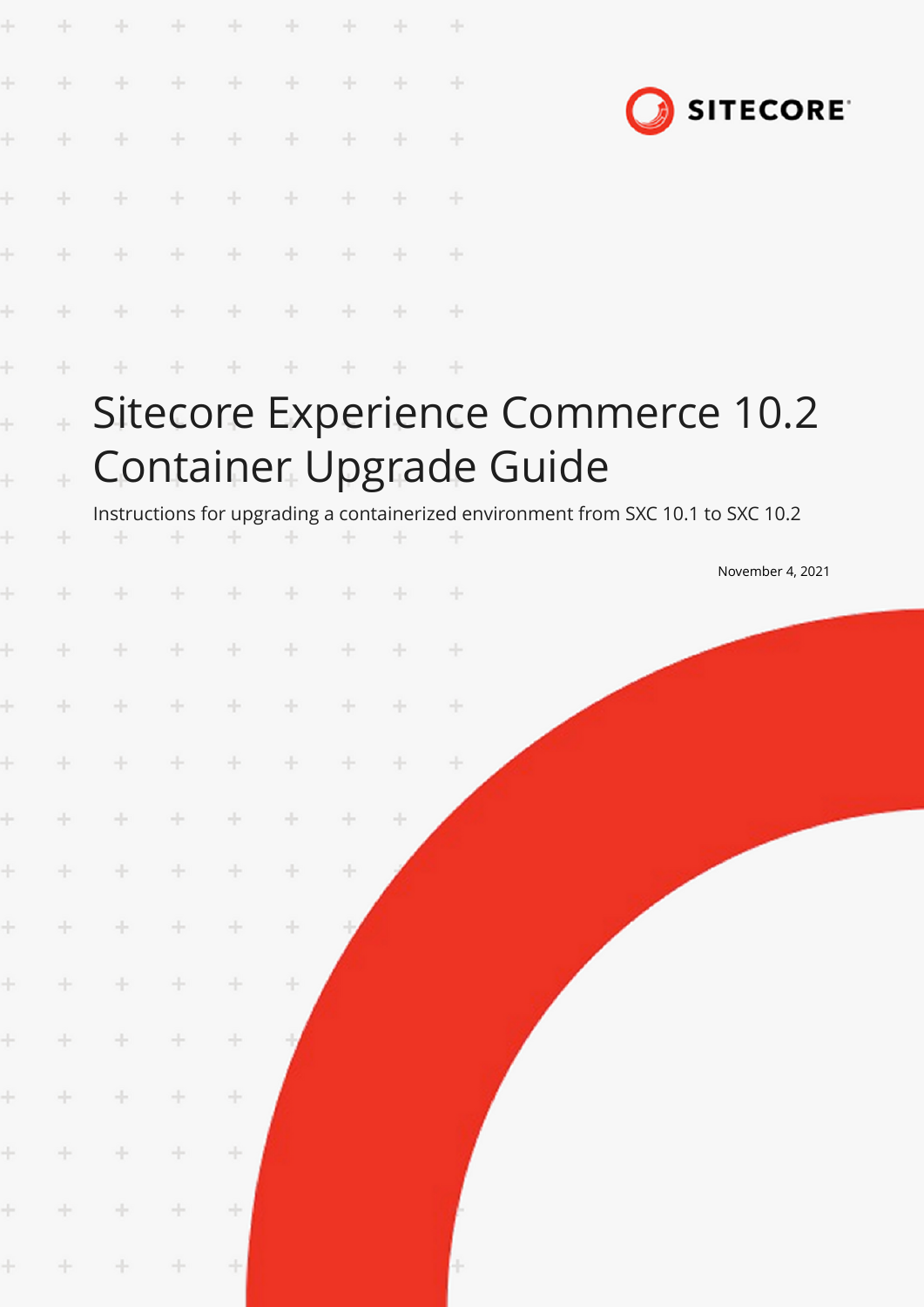

# **Table of Contents**

| 2.3.1. Software requirements for Docker and for Kubernetes cluster and client  5 |  |
|----------------------------------------------------------------------------------|--|
|                                                                                  |  |
|                                                                                  |  |
|                                                                                  |  |
|                                                                                  |  |
|                                                                                  |  |
|                                                                                  |  |
|                                                                                  |  |
|                                                                                  |  |
|                                                                                  |  |
|                                                                                  |  |
|                                                                                  |  |
|                                                                                  |  |
|                                                                                  |  |
|                                                                                  |  |
|                                                                                  |  |
|                                                                                  |  |
|                                                                                  |  |
|                                                                                  |  |
|                                                                                  |  |
|                                                                                  |  |
|                                                                                  |  |
|                                                                                  |  |
|                                                                                  |  |
|                                                                                  |  |
|                                                                                  |  |
|                                                                                  |  |
| 9.7.1. Update the storefront domain in a non-containerized deployment  20        |  |
|                                                                                  |  |
|                                                                                  |  |
|                                                                                  |  |
|                                                                                  |  |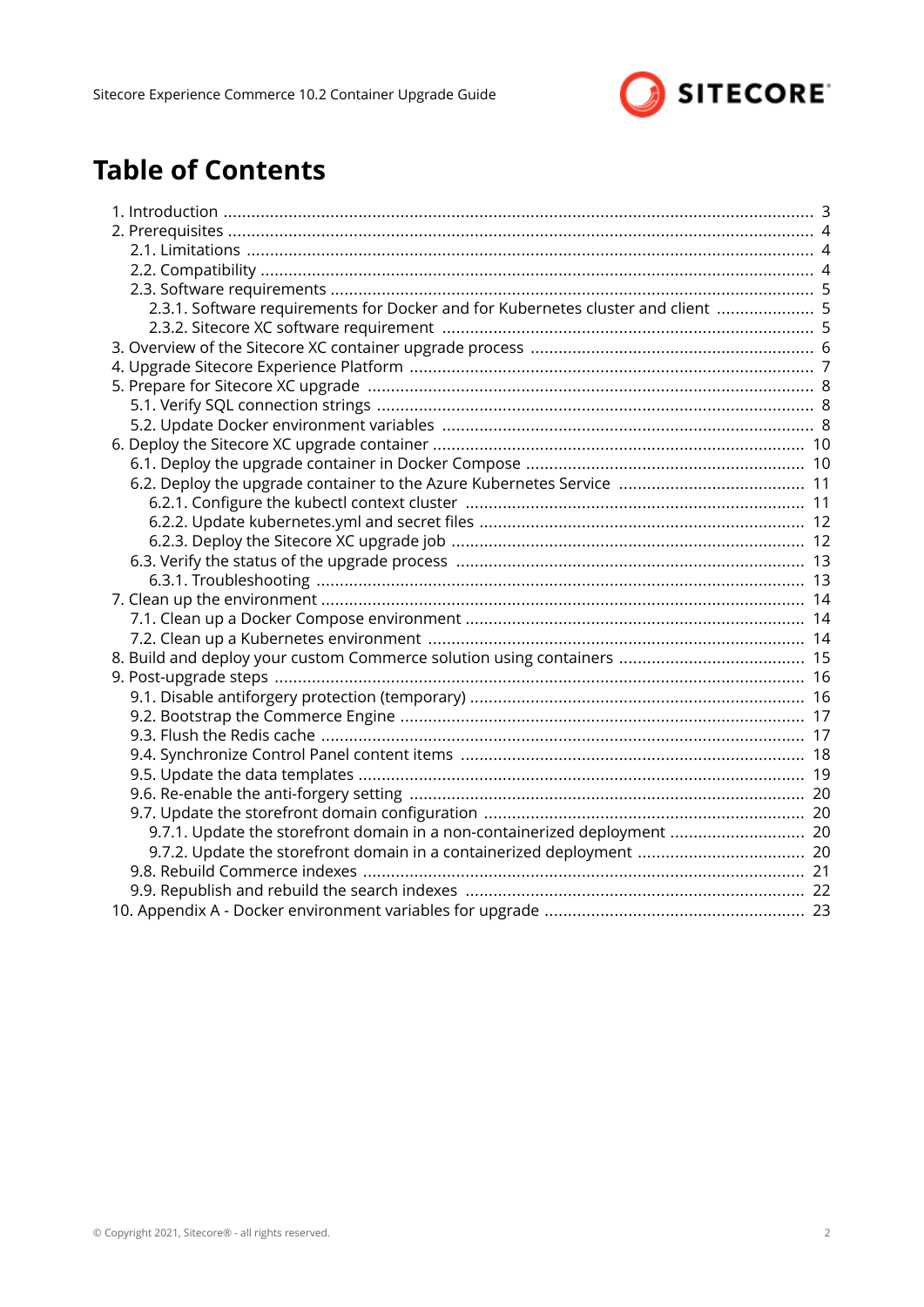

# <span id="page-2-0"></span>**1. Introduction**

This guide describes how to upgrade a Sitecore Experience Commerce™ (XC) 10.1 containerized solution to Sitecore XC 10.2.

Sitecore Experience Commerce™ (XC) 10.2 introduces a new Sitecore XC upgrade container that facilitates the XC databases upgrade process. Although the primary purpose of the Sitecore XC upgrade container is to facilitate SQL databases upgrade of a Sitecore XC containerized environment, you also can make use of the new upgrade container to upgrade XC databases stored on-prem, in a non-containerized environment.

You can run the Sitecore upgrade container in Docker Compose or in Kubernetes environments.

### **NOTE**

If you do not want to use the new Sitecore XC upgrade container to upgrade your XC databases, [download](https://dev.sitecore.net/Downloads/Sitecore_Commerce/102/Sitecore_Experience_Commerce_102.aspx) and follow the instructions provided in the *Sitecore Experience Commerce Upgrade Guide for Sitecore XC 10.1 to XC 10.2*.

### **WARNING**

Prior to performing the Sitecore XC upgrade, you must ensure to [download](https://dev.sitecore.net/Downloads/Sitecore_Commerce/102/Sitecore_Experience_Commerce_102.aspx) and review the release notes and the listed breaking changes.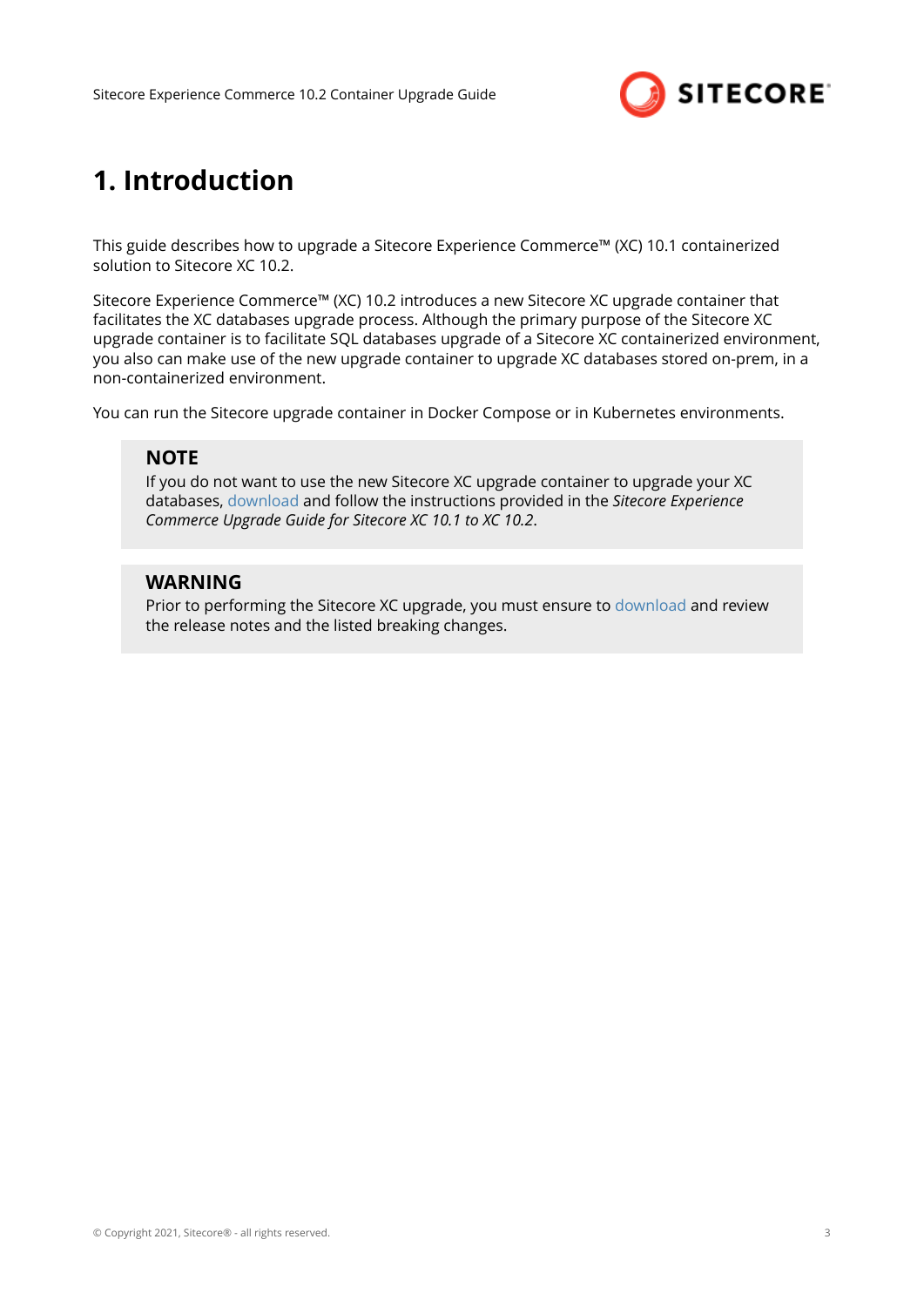

# <span id="page-3-0"></span>**2. Prerequisites**

You can use the Sitecore XC container upgrade procedure to upgrade your Sitecore XC installation if vour environment fulfills the following prerequisites:

- You are upgrading a Sitecore XC 10.1 environment to Sitecore XC 10.2
- You have created backup copies of your Sitecore XP and XC databases.

#### **IMPORTANT**

We strongly recommend that you perform the upgrade on copies of your production databases that contain all your data.

• You have created a backup of your Commerce Engine.

## **2.1. Limitations**

This document describes how to upgrade a single Sitecore XC environment. You may need to repeat the process if your Commerce solution is deployed in a distributed environment.

The database upgrade process is irreversible. Before you upgrade a solution, we recommend that you:

- Verify the upgrade process in an isolated environment.
- Perform a backup of your data.

The upgrade process describes how to upgrade Sitecore XC databases located on a single SQL Server instance.

For information about the configuration and upgrade of individual roles and the required postupgrade steps, see Sitecore Experience Commerce Upgrade Guide for Sitecore XC 10.1 to XC 10.2, available on the [Sitecore Downloads](https://dev.sitecore.net/Downloads/Sitecore_Commerce/102/Sitecore_Experience_Commerce_102.aspx) site.

## **2.2. Compatibility**

The Sitecore XC upgrade container described in this guide can only be used to upgrade from a Sitecore XC 10.1 version to Sitecore XC 10.2.

See [this Knowledge Base article](https://support.sitecore.com/kb?id=kb_article_view&sysparm_article=KB0804595) for additional details about Sitecore XC software compatibility for this release.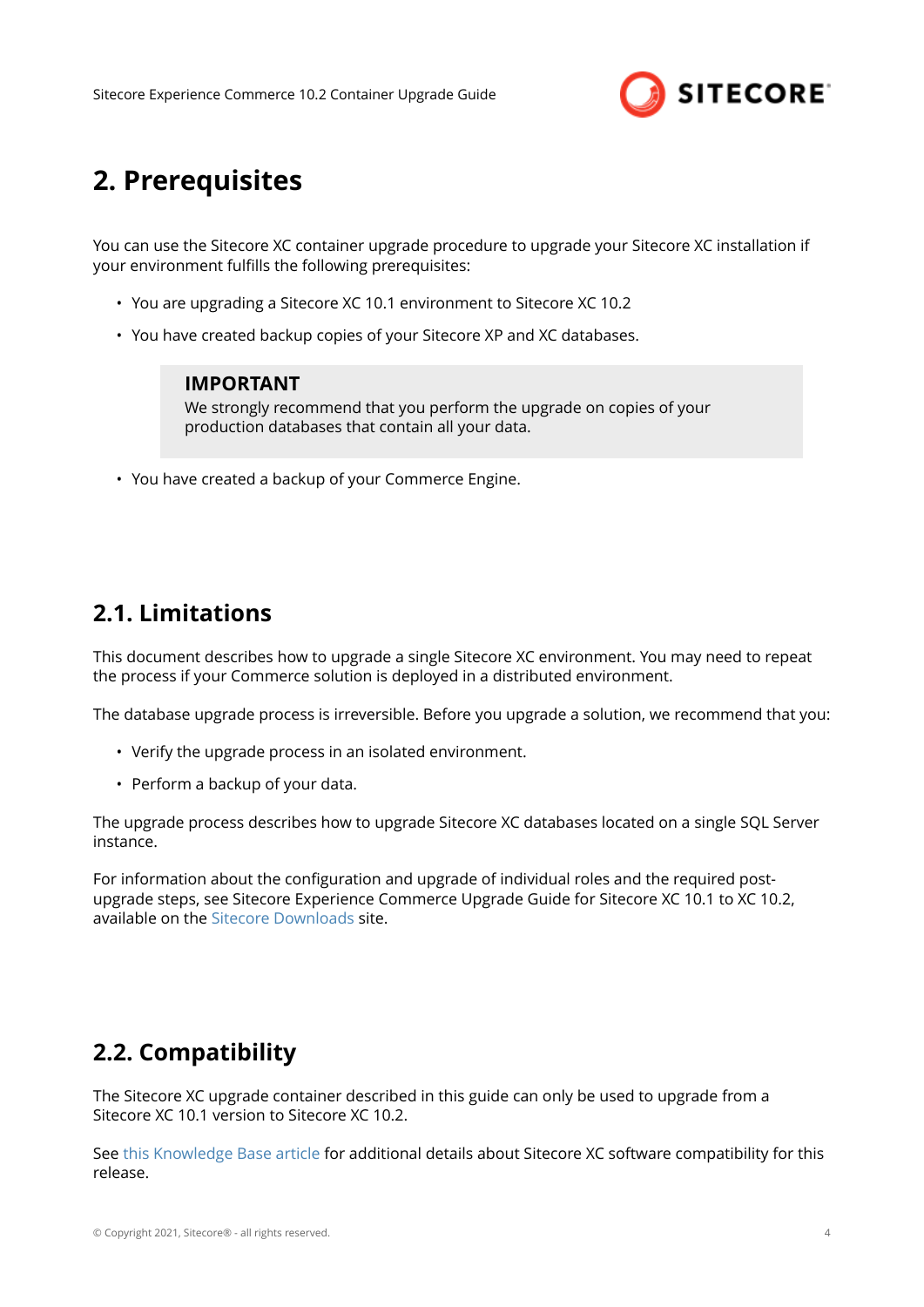

## <span id="page-4-0"></span>**2.3. Software requirements**

Before you proceed with the upgrade, make sure that the environment meets the software requirements.

### **2.3.1. Software requirements for Docker and for Kubernetes cluster and client**

For a list of required software for a Docker host machine or for Kubernetes cluster and client, refer to the Software requirements section in the *Sitecore Upgrade Container Deployment Guide for Sitecore XP 10.2* available on the [Sitecore Downloads](https://dev.sitecore.net/Downloads/Sitecore_Experience_Platform/102/Sitecore_Experience_Platform_102.aspx) page.

### **NOTE**

Since you must upgrade Sitecore Experience Platform before you proceed with the Sitecore XC upgrade process, this guide assumes that when you are ready to start the XC upgrade process, you already have the required Docker or Kubernetes software.

### **2.3.2. Sitecore XC software requirement**

The Sitecore XC upgrade process requires the following Sitecore XC software package available on the [Sitecore Downloads](https://dev.sitecore.net/Downloads/Sitecore_Commerce/102/Sitecore_Experience_Commerce_102.aspx) site:

- The Sitecore XC Packages for On Premises WDP
- The Sitecore Container SDK (Sitecore.Commerce.Containers.SDK.10.2.\*.zip) package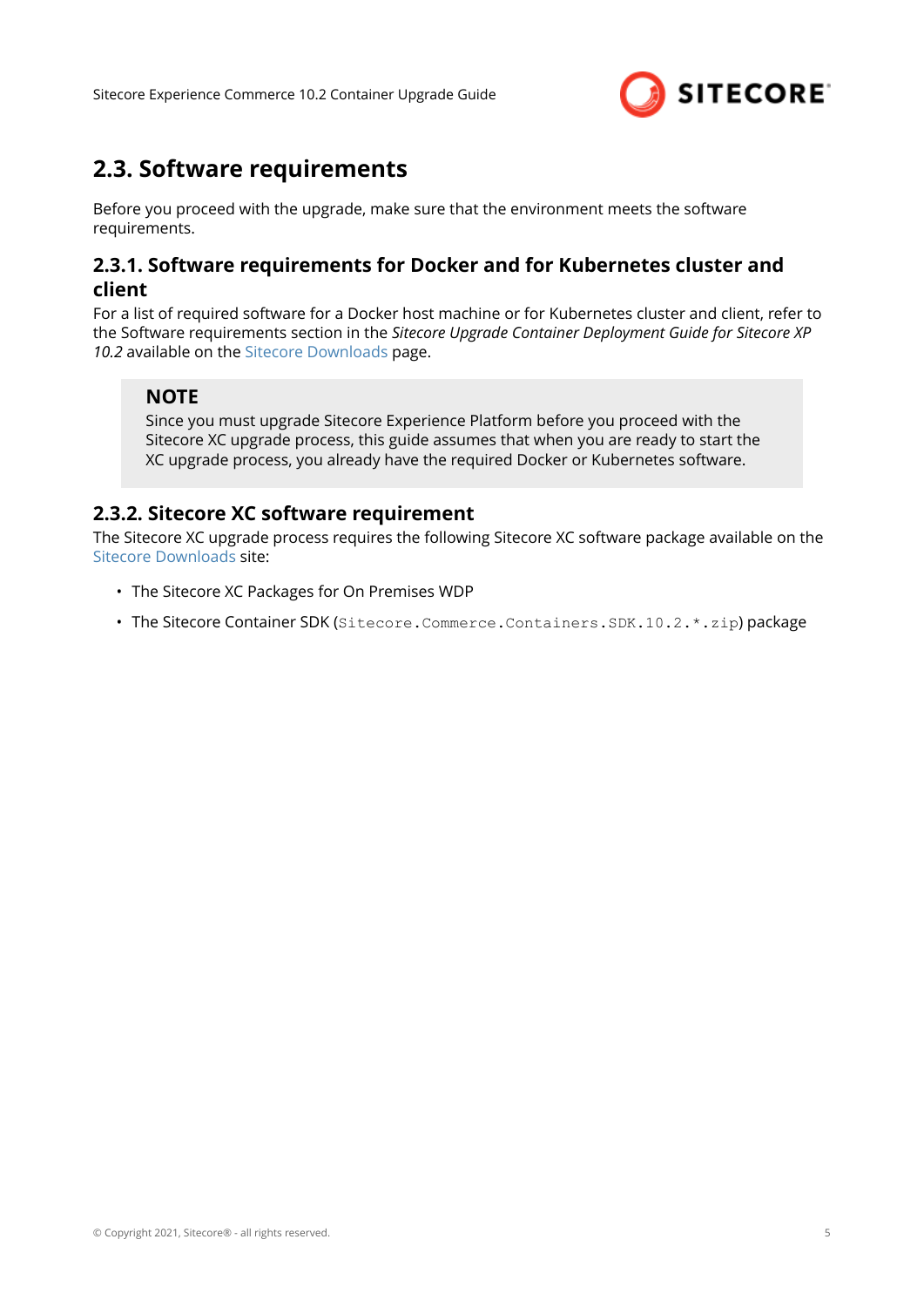

# <span id="page-5-0"></span>**3. Overview of the Sitecore XC container upgrade process**

The following summarizes the steps you perform to upgrade a Sitecore Experience Commerce 10.1 solution to Sitecore XC 10.2 containerized environment:

- [Upgrade Sitecore XP.](#page-6-0)
- [Prepare for Sitecore XC upgrade.](#page-7-0)
- [Deploy the Sitecore XC upgrade container](#page-9-0).
- [Clean up the environment](#page-13-0).
- [Build and deploy your custom Commerce solution using containers](#page-14-0).
- [Perform post-upgrade steps](#page-15-0).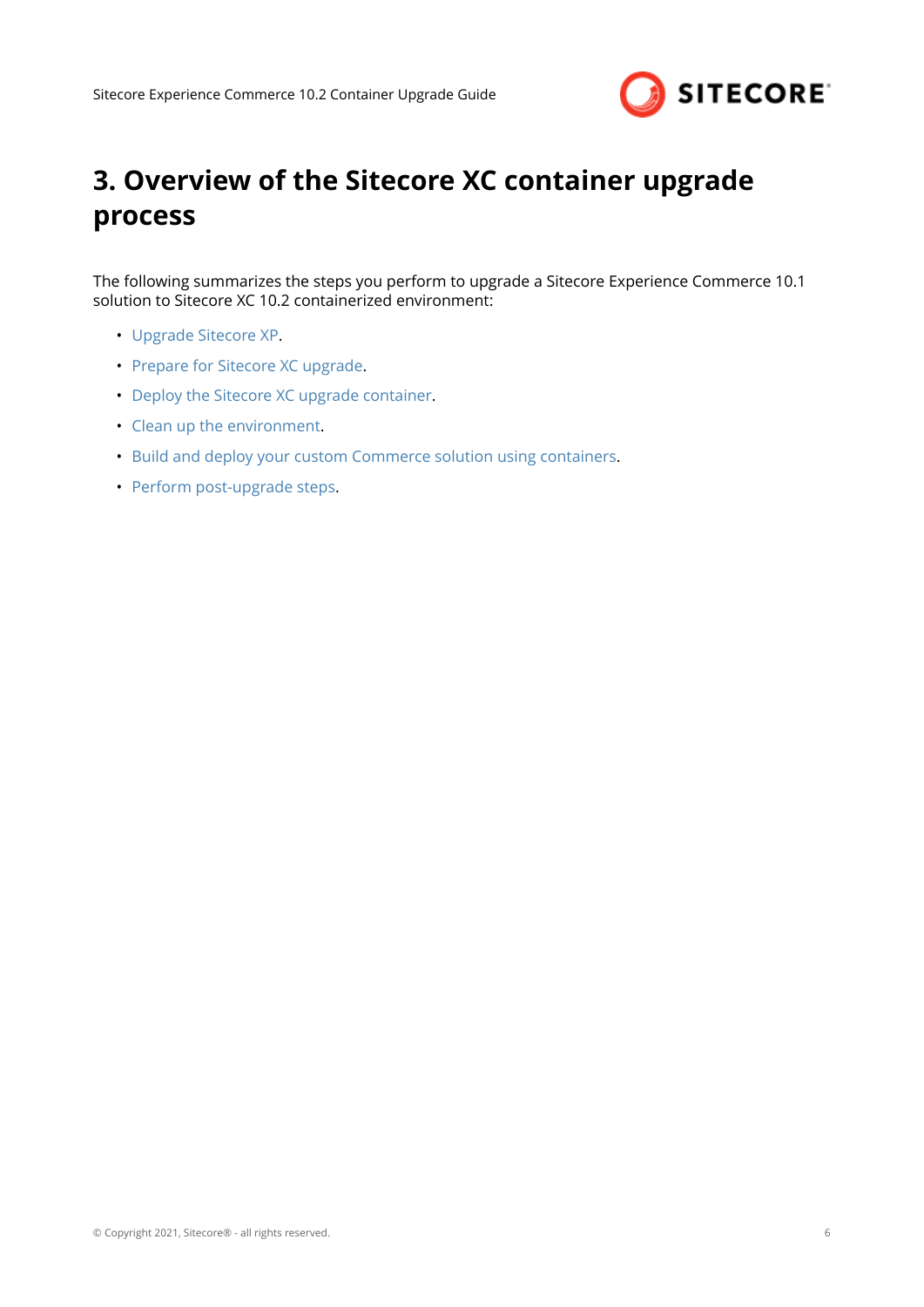

# <span id="page-6-0"></span>**4. Upgrade Sitecore Experience Platform**

To upgrade Sitecore XP, follow the instructions provided in the *Sitecore Experience Platform Upgrade Container Deployment Guide* for XP 10.2 (available on the [Sitecore XP 10.2 Downloads page\)](https://dev.sitecore.net/Downloads/Sitecore_Experience_Platform/102/Sitecore_Experience_Platform_102.aspx).

You must complete the following steps as part of the Sitecore XP upgrade before you upgrade your Sitecore Experience Commerce solution:

- Upgrade the Sitecore SQL databases.
- Clean up your environment.
- Upgrade the Sitecore Experience Accelerator (SXA) module in containers (if the environment you are upgrading uses the SXA Storefront).

#### **IMPORTANT**

Sitecore Experience Accelerator is a prerequisite for the SXA Storefront. To upgrade SXA, make sure to follow instructions for XP module upgrades in Sitecore Upgrade Container Deployment Guide, and the [SXA upgrade instructions.](https://dev.sitecore.net/Downloads/Sitecore_Experience_Accelerator/10x/Sitecore_Experience_Accelerator_1020.aspx)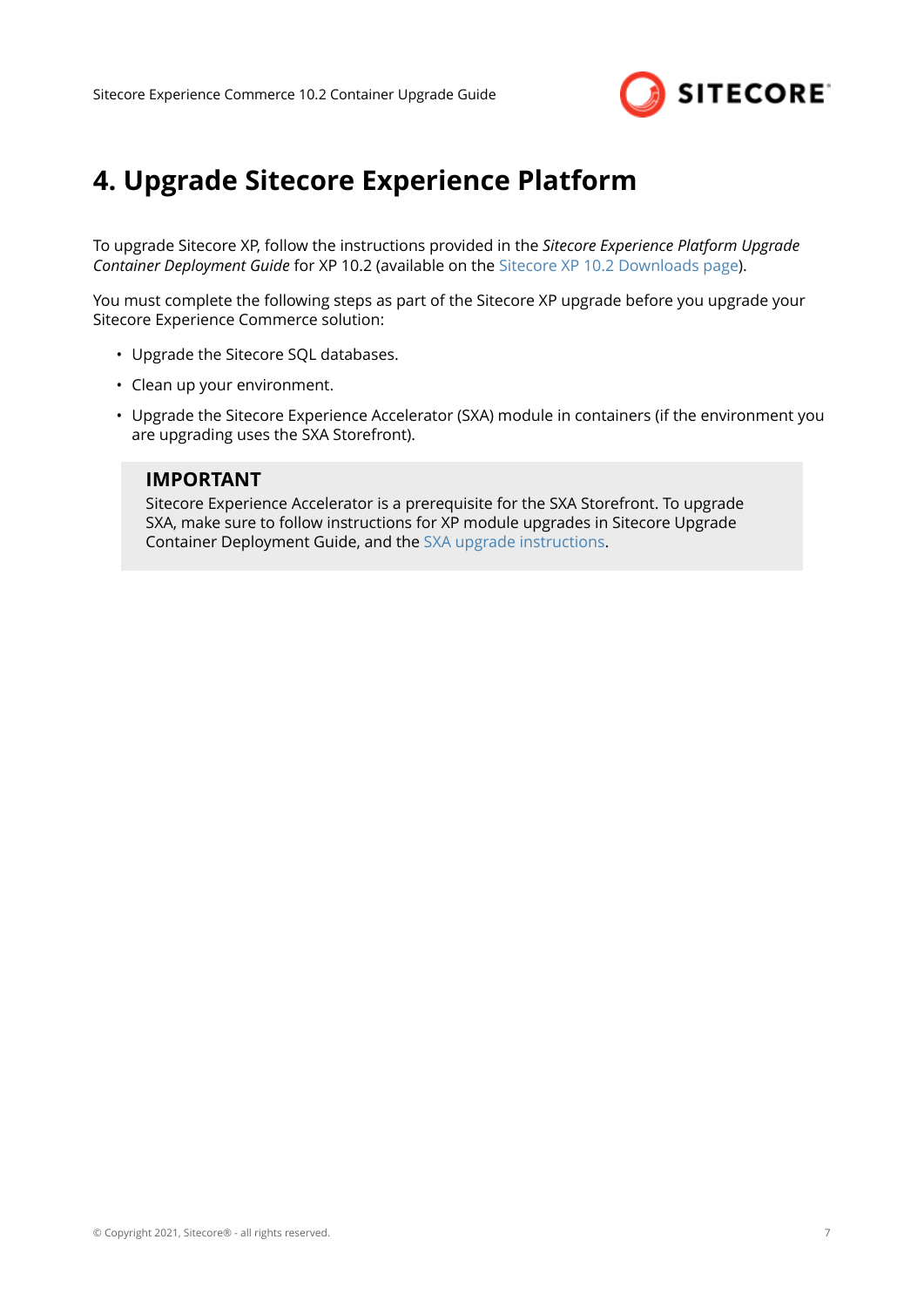

## <span id="page-7-0"></span>**5. Prepare for Sitecore XC upgrade**

In preparation for the upgrade, you must update some configuration files that are used when you run the upgrade container.

To prepare to upgrade:

- [Download](https://dev.sitecore.net/Downloads/Sitecore_Commerce/102/Sitecore_Experience_Commerce_102.aspx) and extract the Sitecore XC Container SDK package.
- Verify SQL connection strings.
- Update the Docker environment variables .

## **5.1. Verify SQL connection strings**

Verify the definition of the SQL connection strings in the docker-compose-upgrade.yml or the mssql-upgrade.yaml to make sure that they will be constructed properly for your deployment. If your databases use custom prefix and names, make sure to update these files accordingly so that the connection strings are constructed as expected.

If you do not want to upgrade some of the databases, delete their connection strings from the docker-compose-upgrade.yml or the mssql-upgrade.yaml file.

By default, the Sitecore XC upgrade container upgrades the following databases:

- Sitecore XC Global DB
- Sitecore XC Shared DB
- Sitecore XC Archive DB
- Sitecore XP Core
- Sitecore XP Master
- Sitecore XP Web

## **5.2. Update Docker environment variables**

The Sitecore.Container.Commerce.SDK contains Docker compose environment variables that are used to pass configuration settings into containers.

### **NOTE**

If you are upgrading to the Azure Kubernetes Service, skip this step and go to the [Deploy the upgrade container to the Azure Kubernetes Service](#page-10-0) section instead.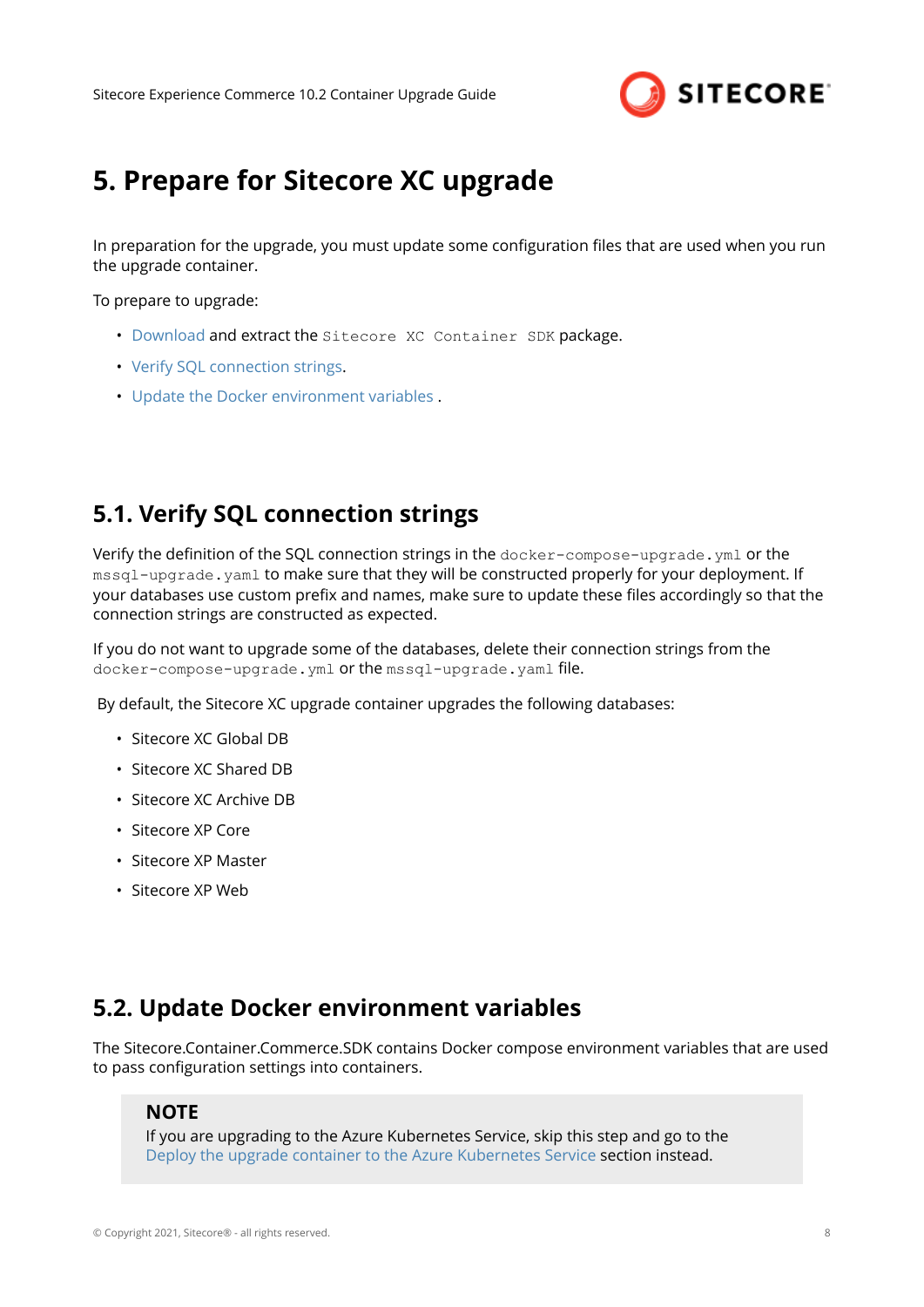

The container upgrade process uses these Docker environment variables to resolve the SQL database connection strings listed in the Docker Compose configuration file ( docker-composeupgrade.yml).

The Sitecore.Commerce.Container.SDK includes a ComposeInit script that automates the preparation steps for running the upgrade container. If you want to use the ComposeInit script, skip this step and go to section [Deploy the upgrade container in Docker Compose](#page-9-0) . Otherwise, perform the following step manually to prepare for the upgrade.

To update the environment variables manually:

• In the Sitecore.Commerce.Container.SDK folder, open the following environment variables file, and update the values to match those used in your deployment:

upgrade/sitecore-xc/upgrade.env

See [Appendix A](#page-22-0) for a list of the variables included in the upgrade.env file.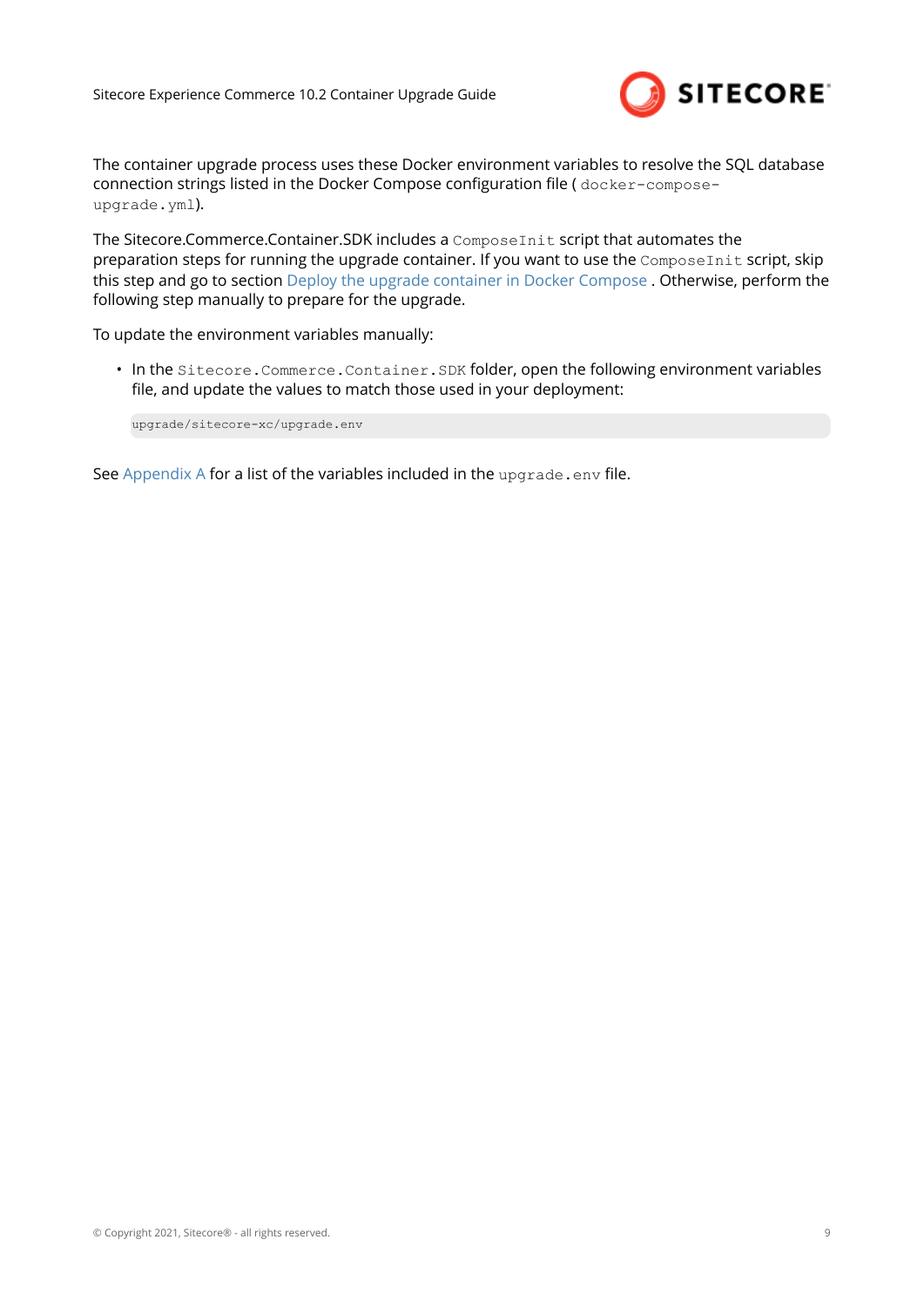

## <span id="page-9-0"></span>**6. Deploy the Sitecore XC upgrade container**

The Sitecore XC upgrade container includes two sets of artifacts that update your Sitecore XC databases, that is, one for Docker Compose, and one for Kubernetes.

This chapter contains the following sections:

- Deploy the upgrade container in Docker Compose .
- [Deploy the upgrade container to the Azure Kubernetes Service](#page-10-0).
- [Verify the status of the upgrade process](#page-12-0).

### **6.1. Deploy the upgrade container in Docker Compose**

To deploy the Sitecore XC upgrade container in Docker Compose:

- 1. In Docker for Windows, [switch to Windows container mode.](https://docs.docker.com/desktop/windows/)
- 2. In Windows Explorer, go to the folder where you extracted the Sitecore XC Container SDK, and open the folder that contains Docker Compose upgrade artifacts:

\upgrade\sitecore-xc.

- 3. Open the upgrade\sitecore-XC\docker-compose-upgrade.yml file and study its contents for a better understanding of the container and connection strings needed to upgrade the databases
- 4. To update the environment configuration file with the appropriate values, open a PowerShell window, and run the sample ComposeInit.ps1 script (located in the Sitecore.Commerce.Container.SDK/scripts/ folder)

/ComposeInit.ps1 -LicenseXmlPath <pathToSitecoreLicense> -SqlServer <SQLServerName> - SqlUserName <SqlSaUserName> -SqlSaPassword <SqlSaPassword> -Isolation <IsolationMode>

where:

• LicenseXmlPath sets the value of the SITECORE LICENSE variable.

#### **NOTE**

You must specify this parameter when you run the ComposeInit.ps1 script. The script generates the base64 version of the license file that is required, and then adds it the variable file.

- SqlServer sets the value of the SQL\_SERVER variable
- SqlUserName sets the value of the SQL\_USERNAME variable
- SqlSaPassword sets the value of the SQL\_PASSWORD variable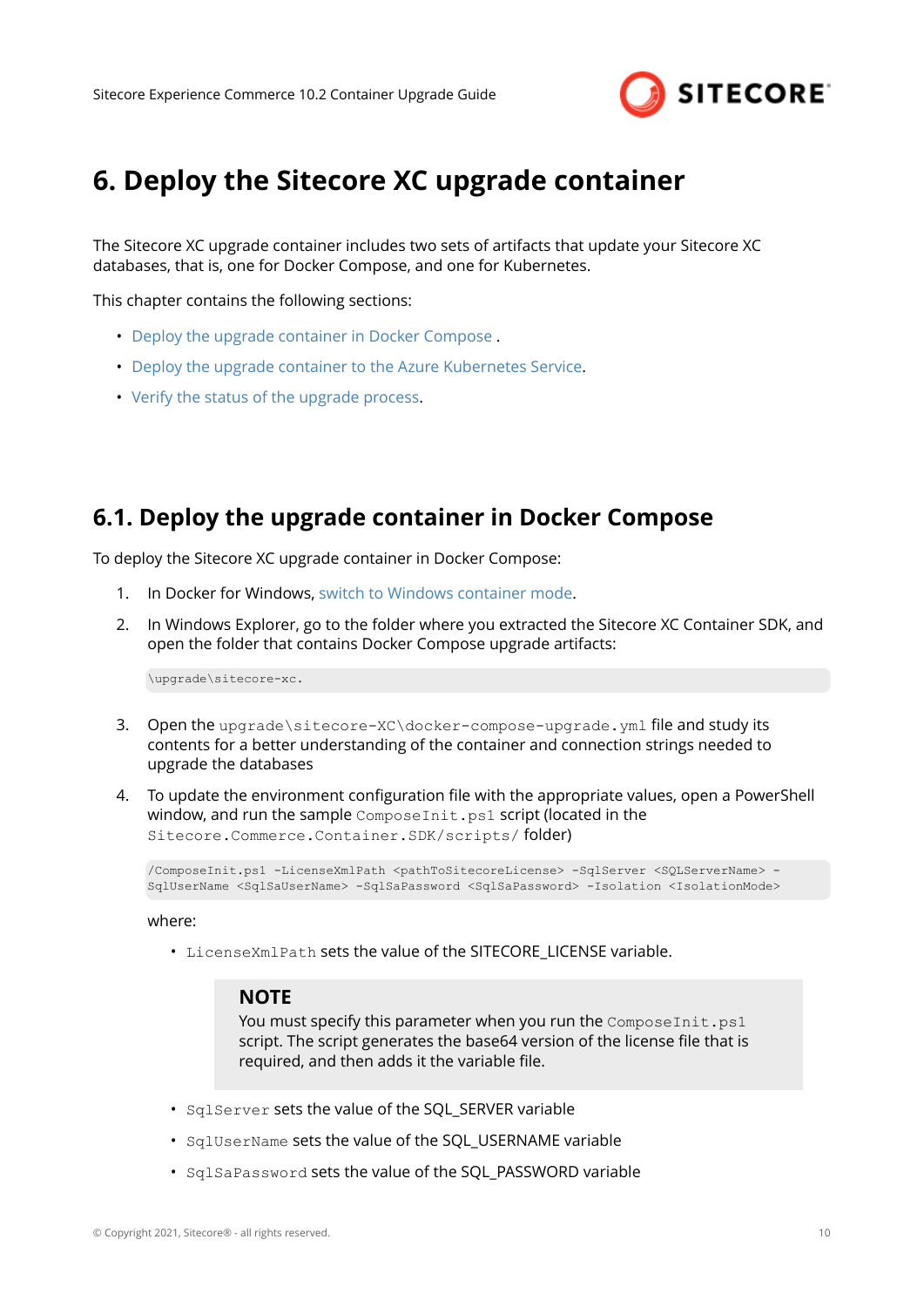

<span id="page-10-0"></span>• Isolation sets the value of the ISOLATION variable

### **NOTE**

For more information about running the script to prepare for deployment, see the [Sitecore XC Installation Guide for a Developer Workstation with Containers,](https://dev.sitecore.net/Downloads/Sitecore_Commerce/102/Sitecore_Experience_Commerce_102.aspx) in the section "Run script to prepare for deployment".

5. In the Windows console, go to the folder that contains the docker-compose-upgrade.yml file, and run the following Docker Compose command:

```
.\docker-compose.exe -f .\docker-compose-upgrade.yml --env-file
.\upgrade.env up
```
The --env-file parameter was introduced in Docker Compose 1.25.0. Docker Compose pulls the sitecore-xc-mssql-upgrade image from the Sitecore Container Registry and deploys the container which immediately starts the upgrade process. When the upgrade process is completed, the upgrade container stops.

6. To check the status of the Docker container, run the following command:

```
.\docker-compose.exe -f .\docker-compose-upgrade.yml --env-file .\upgrade.env ps
```
This command reports the current status of the upgrade container.

## **6.2. Deploy the upgrade container to the Azure Kubernetes Service**

To deploy the Sitecore XC upgrade container to the Azure Kubernetes Service, you must have a Kubernetes cluster.

To create a new Azure Kubernetes Service (AKS) cluster with a Windows Server 2019 node pool, you can use the [Azure command-line interface](https://docs.microsoft.com/en-us/cli/azure/) (Azure CLI) or the [Azure portal](https://azure.microsoft.com/en-ca/features/azure-portal/) UI. The AKS cluster must contain one Windows Server 2019 version 1809 node pool with one or more nodes, and the cluster must have access to the Docker registry with the upgrade images.

### **6.2.1. Configure the kubectl context cluster**

Kubectl is the Kubernetes command-line tool that you use to run commands against Kubernetes clusters.

To configure the kubectl context cluster:

1. Log in to the Azure CLI and set a subscription.

```
az login
az account set --subscription <Your subscription>
```
2. Get the credentials for the Kubernetes cluster that was created with the AKS cluster.

```
az aks get-credentials --resource-group <Your resource group> --name <Your cluster name>
```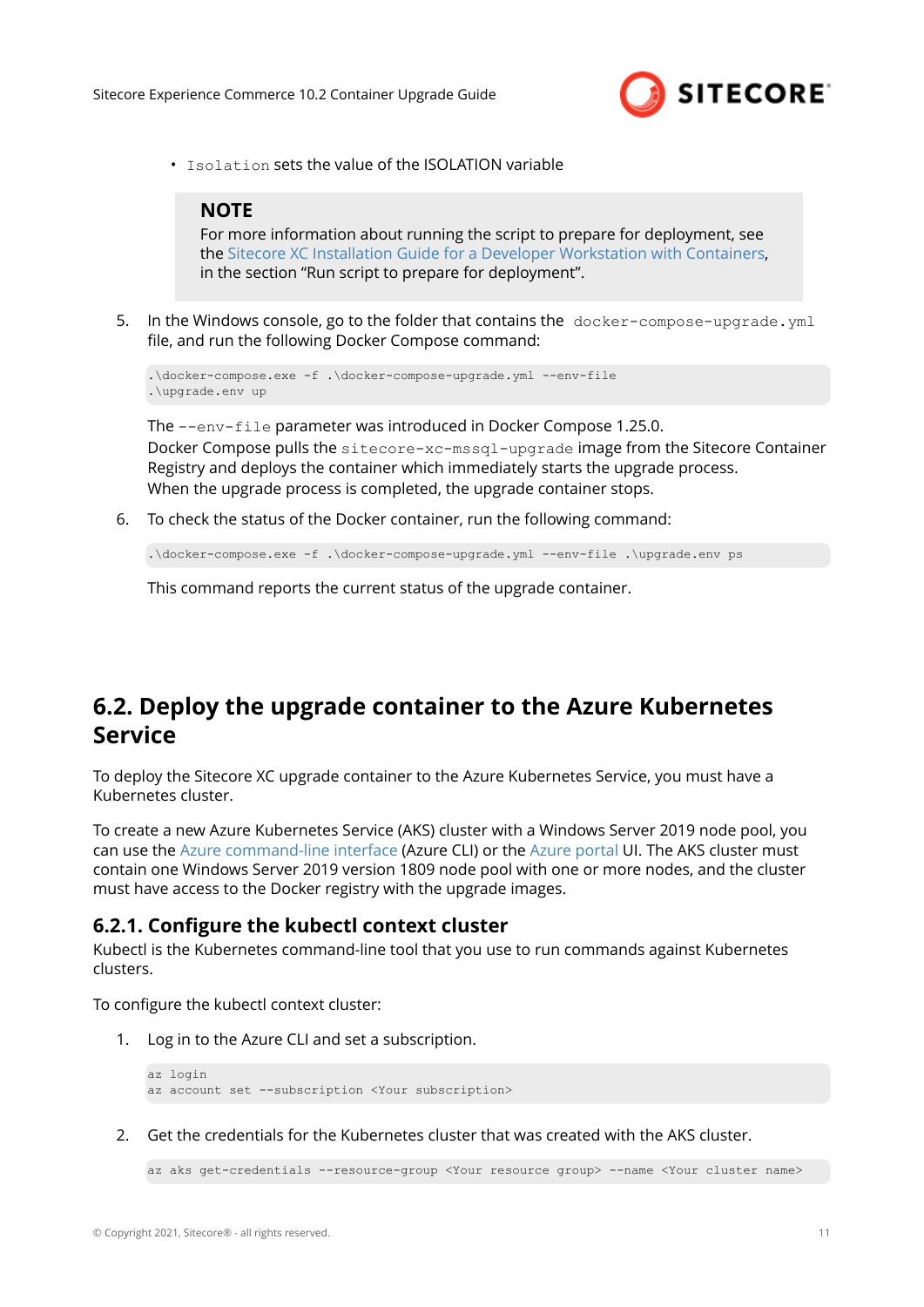

### <span id="page-11-0"></span>**6.2.2. Update kubernetes.yml and secret files**

You use the sample UpdateK8SUpgradeYaml.ps1 script included in the Sitecore.Commerce.Container.SDK package to update the kustomization.yml and Kubernetes secret files.

To update kubernetes. yml and secret files:

• Open a PowerShell window, and run the sample UpdateK8SUpgradeYaml.ps1 script (located in the Sitecore.Commerce.Container.SDK/scripts/ folder), specifying the appropriate values for your deployment environment, for example:

```
UpdateK8SUpgradeYaml.ps1 -jsonFile 'C:\download\Commerce.Containers\scripts
\configltsc2019.json'
     -k8sRootPath 'C:\download\Commerce.Containers\upgrade\k8s-sitecore-xc1' `
     -licenseFilePath "Location of your licence file" `
    -sharedDB "Your XC shared database name"
     -globaldb "Your XC global database name"
      -archiveDB "Your XC archive database name" `
     -masterKeyPassword "Your XC master key password" `
     -sqlServer "Your sql server instance name" `
     -sqlUsername "Your sql server admin user account name to use" `
     -sqlPassword "The sql server admin account password"
     -sitecoreDbPrefix "The prefix used for Sitecore databases in your environment"
     -isAlwaysEncrypted "Is the sql connection always encrypted" `
     -altRegistry "the alternative container registry to use is using private images"
```
### **6.2.3. Deploy the Sitecore XC upgrade job**

To deploy the Sitecore XC upgrade job:

- 1. Ensure that all secrets files in the configuration folder are updated with correct values.
- 2. From the root folder run the following command to:
	- Deploy the secrets.
	- Populate the ConfigMap values.
	- Pull the Sitecore upgrade container image from the Sitecore Container Registry.
	- Deploy the Sitecore upgrade job.

```
kubectl apply -k .\
```
- 3. Wait until the status of the job is *Complete/OK.*
- 4. To check the status of the job with details, run the following command:

kubectl get pods –o wide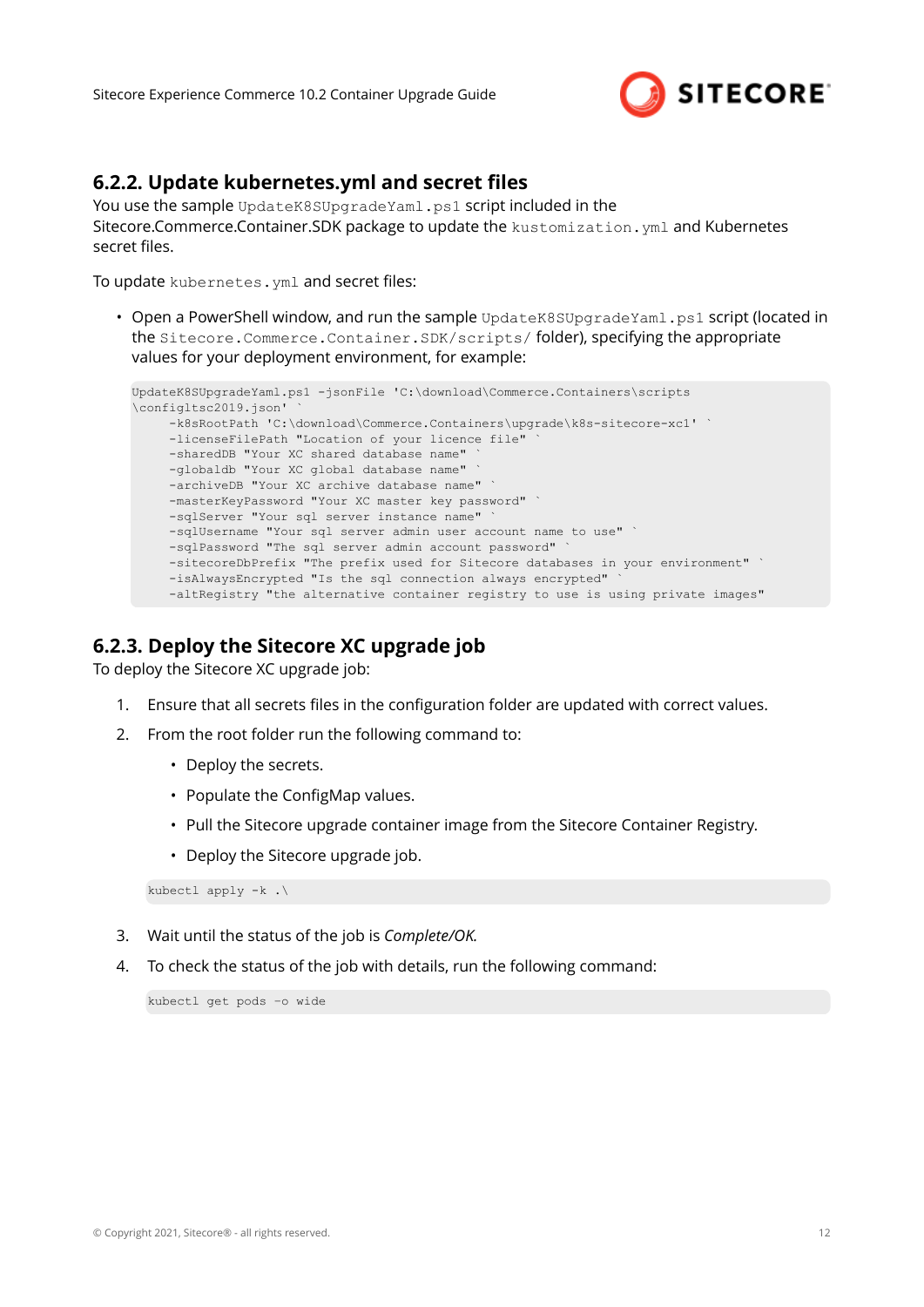

## <span id="page-12-0"></span>**6.3. Verify the status of the upgrade process**

The database upgrade process is logged and you can find all the details of the process in the Docker container or in the Kubernetes pod logs.

The logs are saved to the  $C:\log s\$  folder in the container.

When the databases upgrade process is successfully completed, the following messages appears with ExitCode 0 in the log and in the terminal:

```
INFO: Executing 'Sitecore.UpdateApp.exe' application...
Clean up resource items:
master: 7 item(s)
web: 2 item(s)
core: 0 item(s)
Resource items are cleaned up.
```
### **6.3.1. Troubleshooting**

If you encountered any errors related to SQL connections, make sure that the SQL Server is accessible to the upgrade container.

For example, if the following error occurs:

```
Exception:
System.Data.SqlClient.SqlException
Message: A network-related or instance-specific error occurred while establishing a
connection to SQL Server. The server was not found or was not accessible.
Verify that the instance name is correct and that SQL Server is configured to allow remote 
connections. (provider: Named Pipes Provider, error: 40 - Could
not open a connection to SQL Server)
```
Perform the following:

- Verify that the SQL server name in the environment file or secrets file is correct.
- Verify that the connection strings being created either in the docker-compose-upgrade.yml or the mssql-upgrade.yml are constructed to ensure a proper connection.
- Verify that the username and password are correct.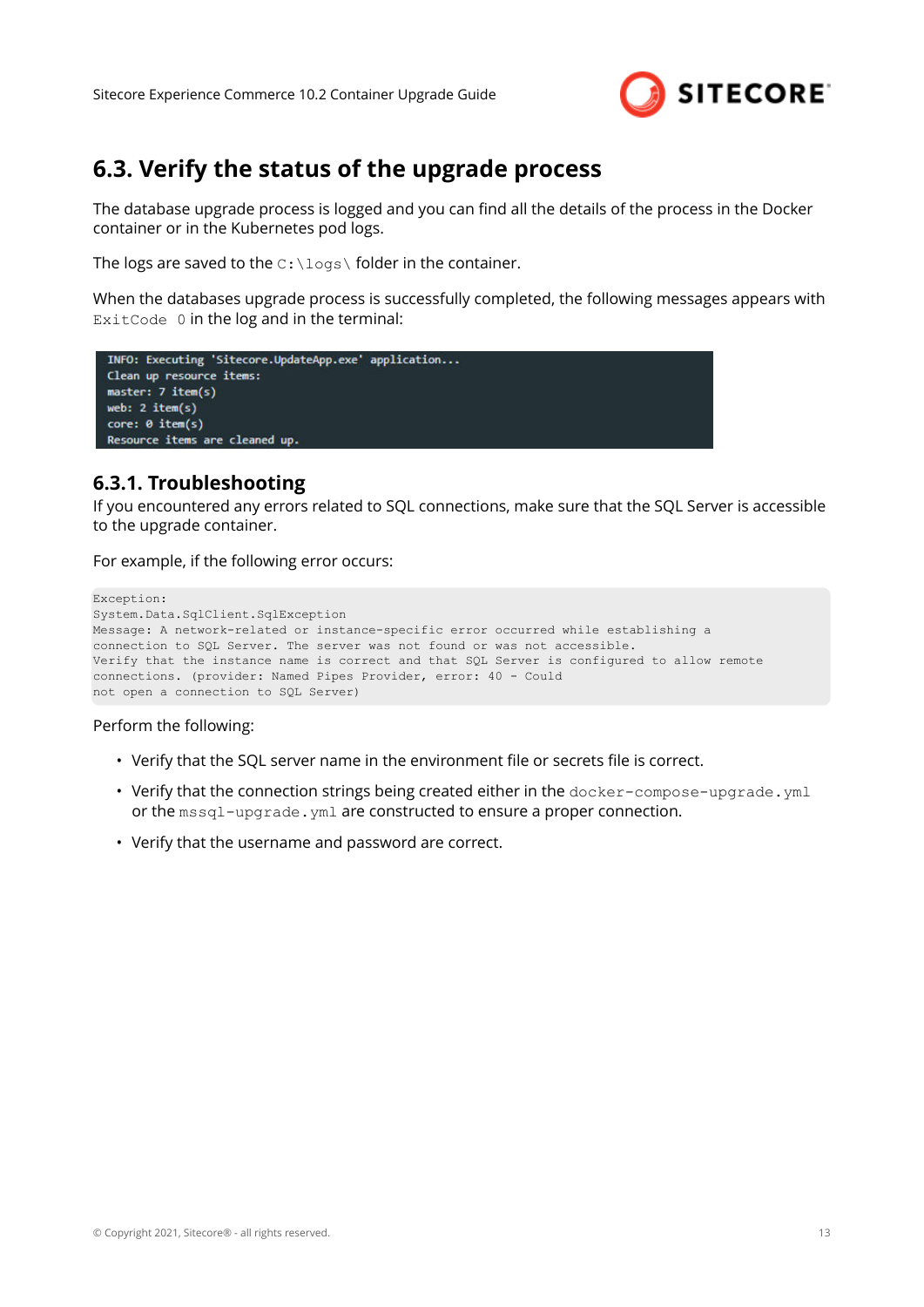

## <span id="page-13-0"></span>**7. Clean up the environment**

When the upgrade process is complete, clean up your environment to remove the upgrade container.

### **7.1. Clean up a Docker Compose environment**

To clean up a Docker Compose environment, run the following command:

```
.\docker-compose.exe -f .\docker-compose.upgrade.yml --env-file
.\upgrade.env down
```
This command deletes the Sitecore XC upgrade container from the Docker system.

## **7.2. Clean up a Kubernetes environment**

To clean up a Kubernetes environment, delete the Kubernetes upgrade job.

To delete the Kubernetes upgrade job:

- 1. Start a PowerShell session from the Kubernetes upgrade artifacts folder.
- 2. To delete the mssql upgrade job, run the following cmdlet:

kubectl delete -f .\

3. To delete the upgrade secrets, run the following cmdlet:

kubectl delete -k .\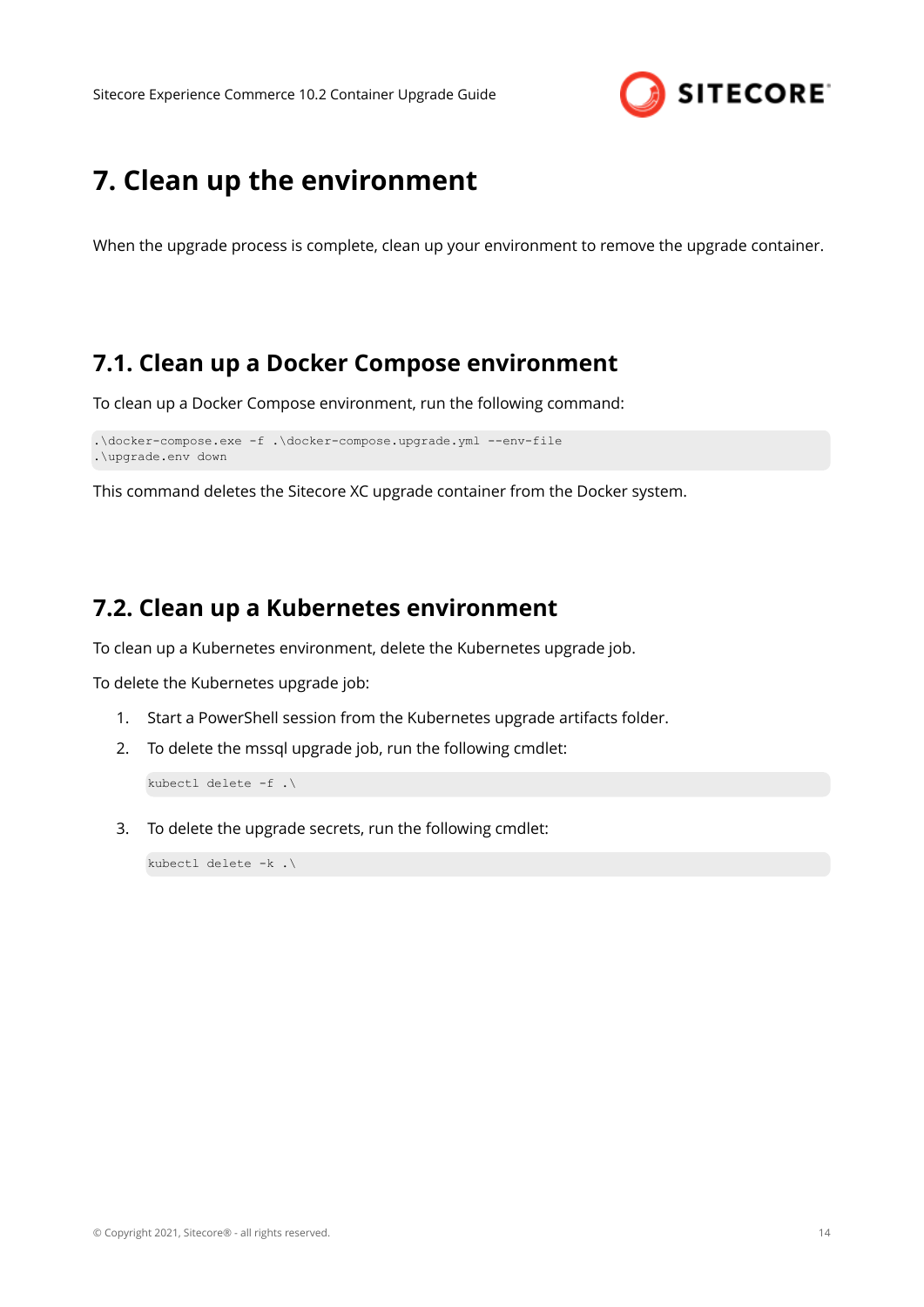

# <span id="page-14-0"></span>**8. Build and deploy your custom Commerce solution using containers**

To build your custom solution and deploy the individual Sitecore roles using Sitecore XC 10.2 containers:

- 1. Download and use the latest released code base included in the [Sitecore XC 10.2 Packages for](https://dev.sitecore.net/Downloads/Sitecore_Commerce/102/Sitecore_Experience_Commerce_102.aspx) [On Premises WDP.](https://dev.sitecore.net/Downloads/Sitecore_Commerce/102/Sitecore_Experience_Commerce_102.aspx)
- 2. Consume all breaking changes listed in the release notes, and ensure to resolve all conflicts.

### **IMPORTANT**

Your custom XC solution must fully align with the new Sitecore Commerce release. For a summary of all policy and configuration changes in Sitecore XC 10.2 that might affect your Commerce Engine customizations, refer to the *Sitecore Upgrade Guide for Sitecore XC 10.1 to XC 10.2*, available for download at this [location](https://dev.sitecore.net/Downloads/Sitecore_Commerce/102/Sitecore_Experience_Commerce_102.aspx).

- 3. Use the new Sitecore Commerce Docker images included in the Sitecore.Commerce.Container.SDK package as a base in the Docker files for the corresponding roles, and [rebuild your custom Commerce solution images.](https://doc.sitecore.com/developers/102/sitecore-experience-commerce/en/workflow-for-creating-custom-commerce-container-images.html)
- 4. Deploy the containerized environment using the new Sitecore Commerce roles images with your solution, and configure it to use the upgraded SQL database.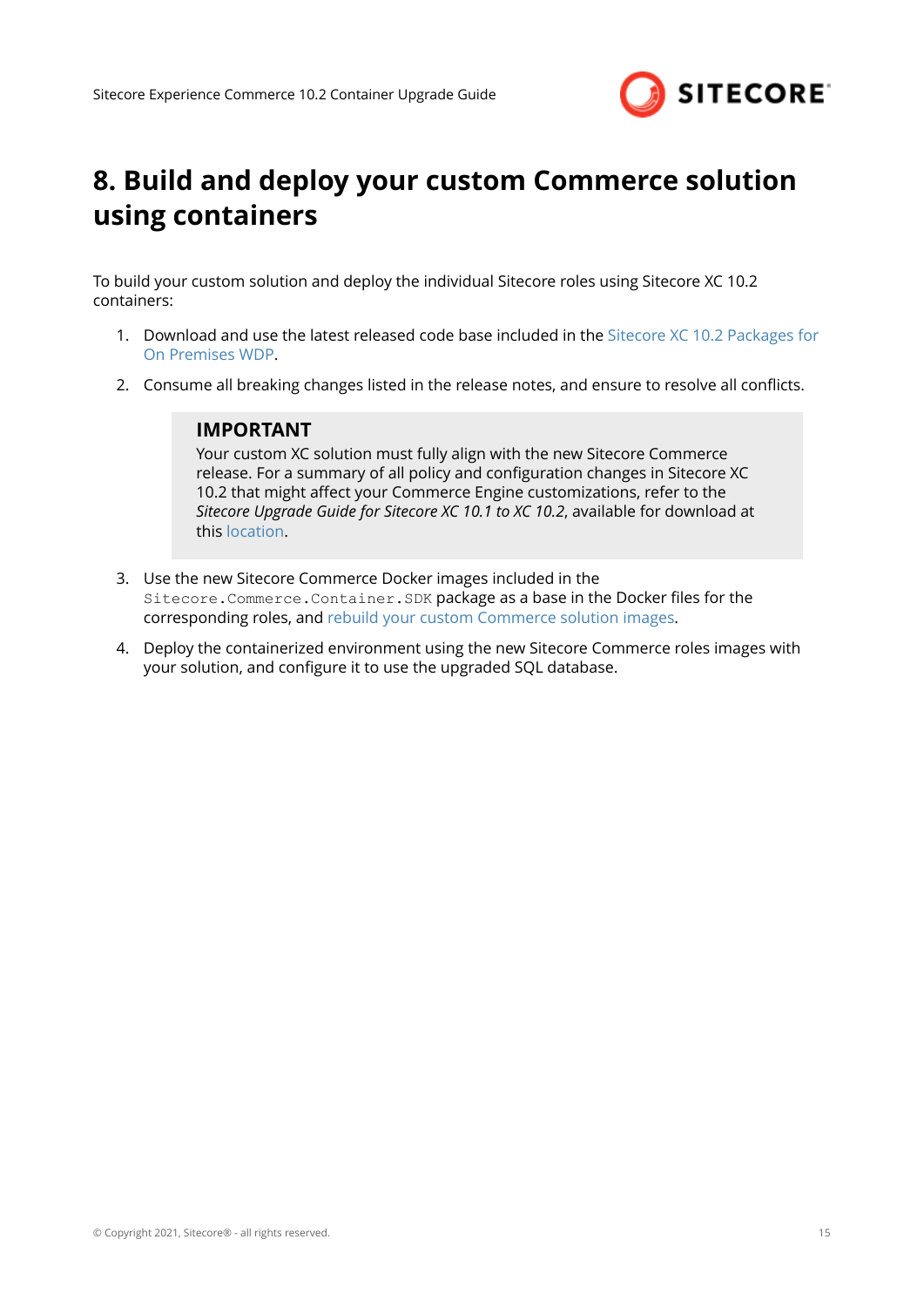

## <span id="page-15-0"></span>**9. Post-upgrade steps**

After you have successfully upgraded your Sitecore XC containerized solution, you must complete the following tasks to complete the upgrade:

- Disable antiforgery protection (temporary)
- [Bootstrap the Commerce Engine](#page-16-0)
- [Flush the Redis cache](#page-16-0)
- [Synchronize Control Panel content items](#page-17-0)
- [Update the data templates](#page-18-0)
- [Re-enable the anti-forgery setting](#page-19-0)
- Update the storefront domain configuration
- [Rebuild Commerce indexes](#page-20-0)
- [Republish and rebuild the search indexes](#page-21-0)

## **9.1. Disable antiforgery protection (temporary)**

You must disable antiforgery setting for the Business Tools in the Authoring service configuration file.

### **NOTE**

When you place a call to the Commerce Engine API from outside the Commerce Business Tools (for example, using Postman), you must disable the antiforgery protection setting in the www root \config.json file.

To disable the antiforgery protection:

1. Locate the the anti-forgery setting and change the value to false:

"AntiForgeryEnabled": false,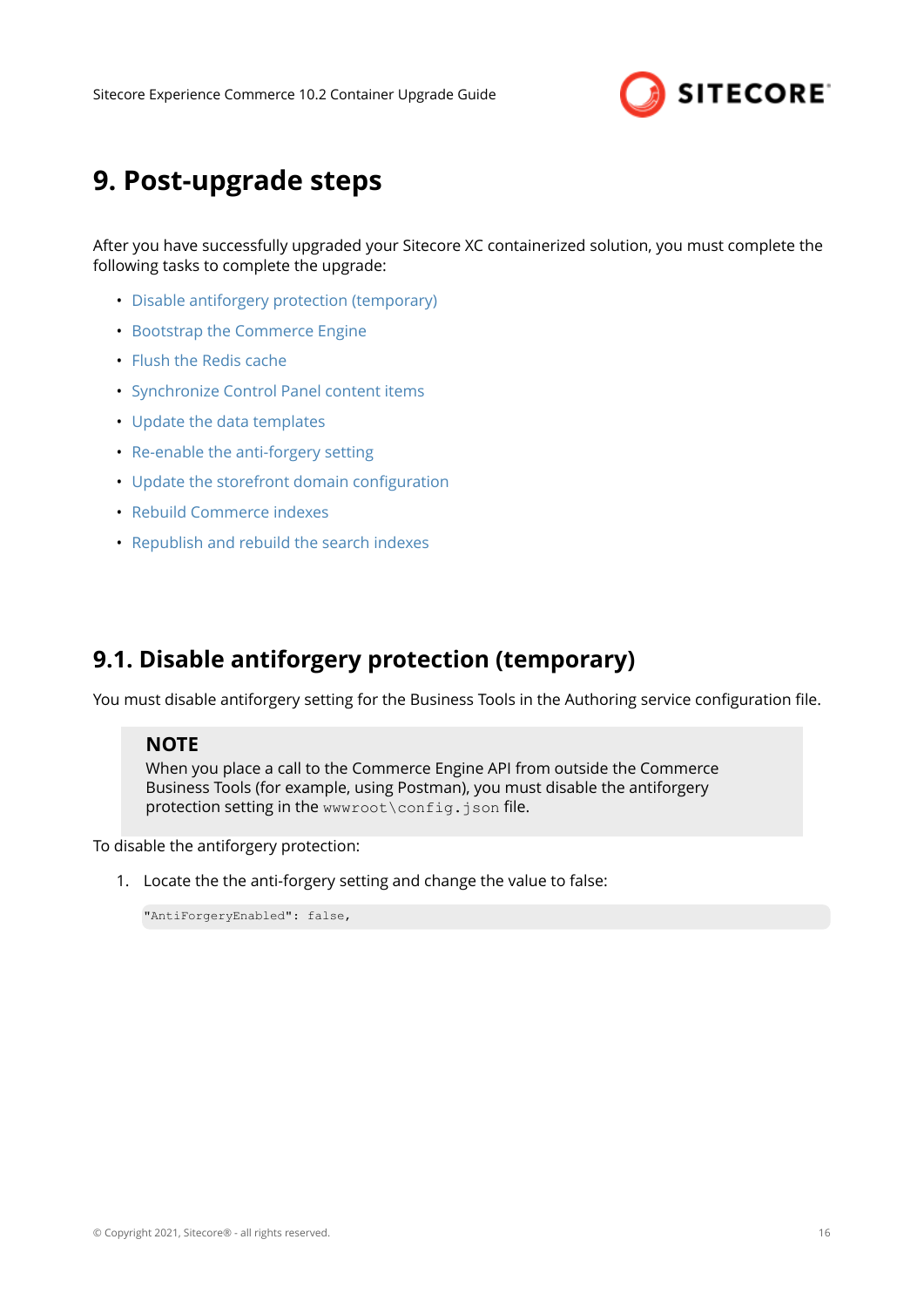

## <span id="page-16-0"></span>**9.2. Bootstrap the Commerce Engine**

You must bootstrap the Commerce Engine to propagate the changes you made to the environment configuration files into the global database.

The Sitecore XC SDK includes code samples for DevOps operations, so that you can access the Sitecore XC API directly. The following instructions assume that you are using Postman to exercise the Sitecore XC API and that you have imported the Adventure Works and Habitat environments into Postman.

To run the bootstrap operation:

- 1. Launch the [Postman](https://www.getpostman.com/apps) application.
- 2. In the **Collections** pane in Postman, navigate to the *Authentication* folder.
- 3. Open the Sitecore folder and execute the GetToken request. When Postman displays an access token in the **Body** pane, authentication is successful.
- 4. In the **Collections** pane, navigate to the *SitecoreCommerce\_DevOps* folder.
- 5. Open the *1 Environment Bootstrap* folder, and execute the Bootstrap Sitecore Commerce request.
- 6. Restart the container.

## **9.3. Flush the Redis cache**

After you have completed all of the steps required to upgrade the Commerce Engine, you must flush the Redis cache as described in the [Redis documentation](https://redis.io/documentation) to remove any content that may have been added to the cache during the upgrade process.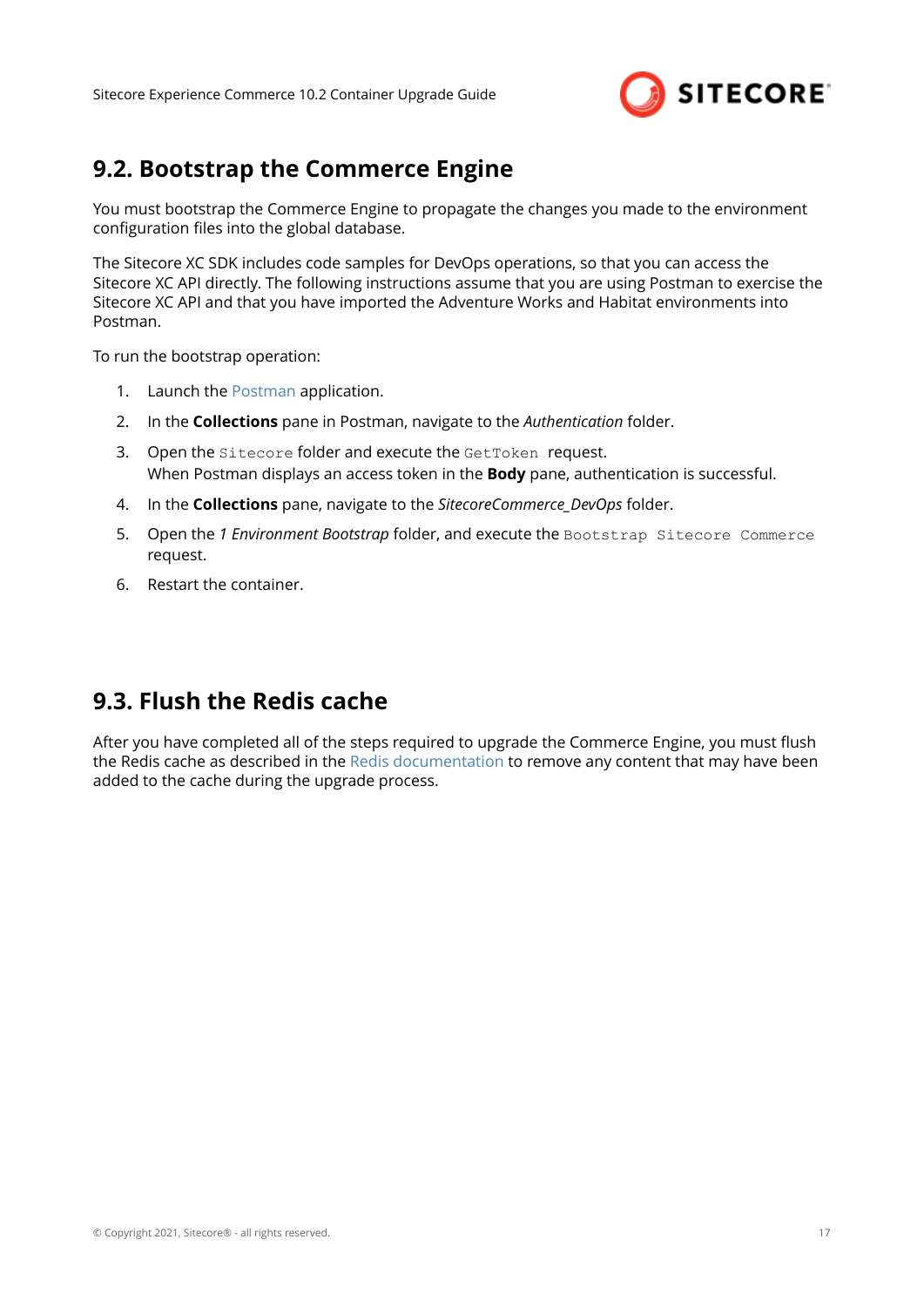

## <span id="page-17-0"></span>**9.4. Synchronize Control Panel content items**

As part of the upgrade process, you must synchronize content items in the Control Panel to the Commerce Engine.

If you previously synchronized Sitecore Control Panel content items to the Commerce Engine, you must re-synchronize the content.

If this is the first time Sitecore Control Panel content items are synchronized to the Commerce Engine, use this procedure instead.

### **Re-synchronize Control Panel content items**

To re-synchronized Control Panel content item paths:

- 1. Launch the Postman application.
- 2. Navigate to the *ContentAPISamples* folder in the **Collections** pane.
- 3. Open the *DoActions* folder and execute the Sync Content Path sample for each environment that has a different data store (that is, uses a distinct dataset and configuration, identified by a different ArtifactStoreId).

You can use the Check Long Running Command Status sample to ensure that the synchronization operation completes, as the operation may take several minutes.

#### **NOTE**

You may need to obtain the EntityView value to use as input for the [Sync](https://doc.sitecore.com/developers/102/sitecore-experience-commerce/en/synchronize-content-items.html) [Content Path](https://doc.sitecore.com/developers/102/sitecore-experience-commerce/en/synchronize-content-items.html) sample if you receive an error related the entity version.

4. Launch Internet Information Service (IIS) Manager and perform an IIS restart.

### **Synchronize Control Panel content items for the first time**

If you have not synchronized Control Panel content items before, perform the following steps:

- 1. Launch the Postman application.
- 2. Navigate to the *SitecoreCommerce\_DevOps* folder in the **Collections** pane.
- 3. Open the *3 Environment Initialize* folder, and run the Ensure\Sync default content paths sample request for each environment that has a different data store (that is, for each environment that use a different  $ArtifactStoreId$ .

### **NOTE**

The operation might take several minutes to complete. You can run the Check Long Running Command Status sample in Postman to ensure that the synchronization operation completes.

4. Launch Internet Information Service (IIS) Manager and perform an IIS restart.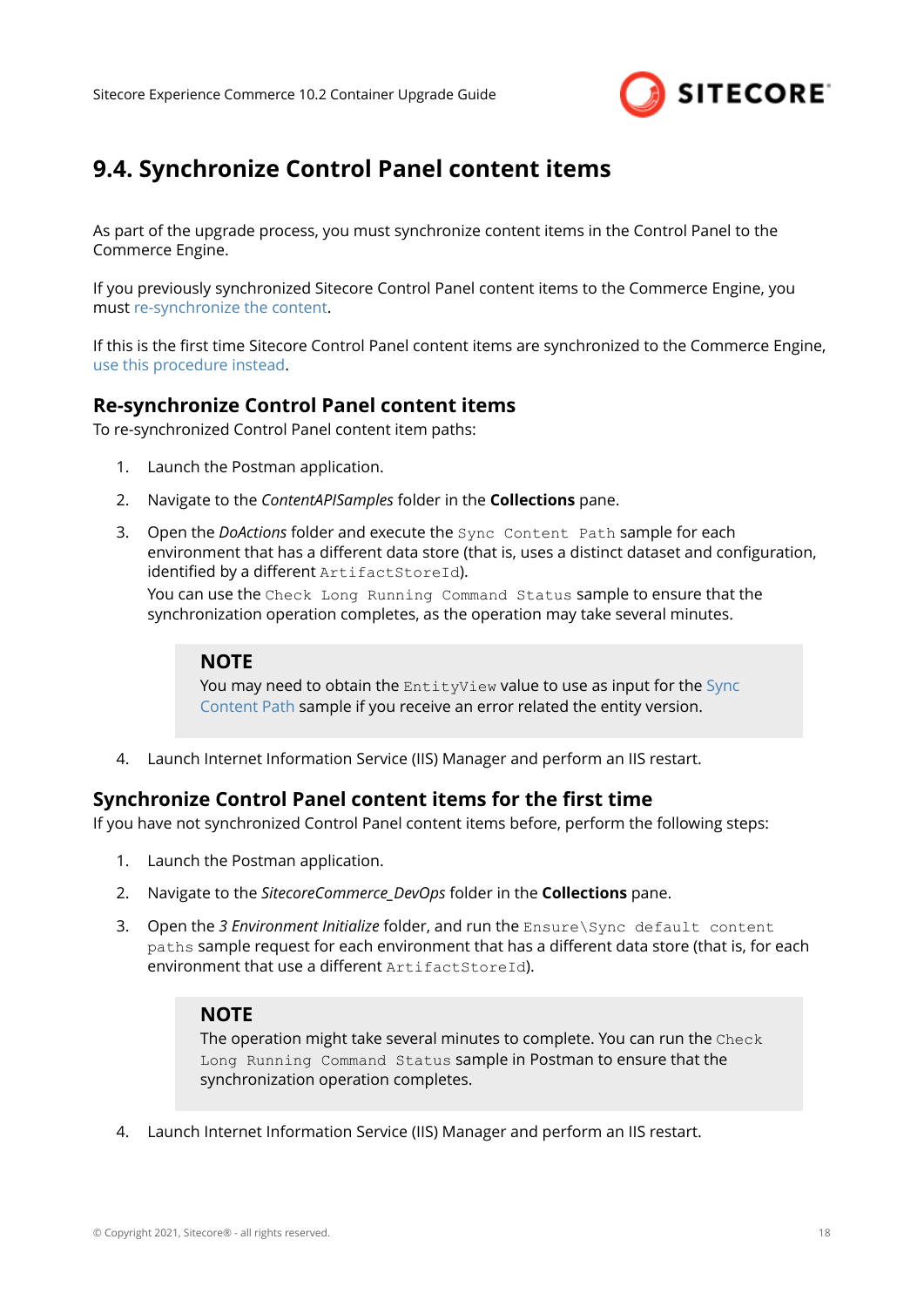

## <span id="page-18-0"></span>**9.5. Update the data templates**

To update the data templates:

- 1. Log in to Sitecore Launchpad (https://<host>/sitecore) and click **Content Editor**.
- 2. Click the **Commerce** tab.
- 3. Click **Delete Data Templates**.
- 4. Click **Update Data Templates**.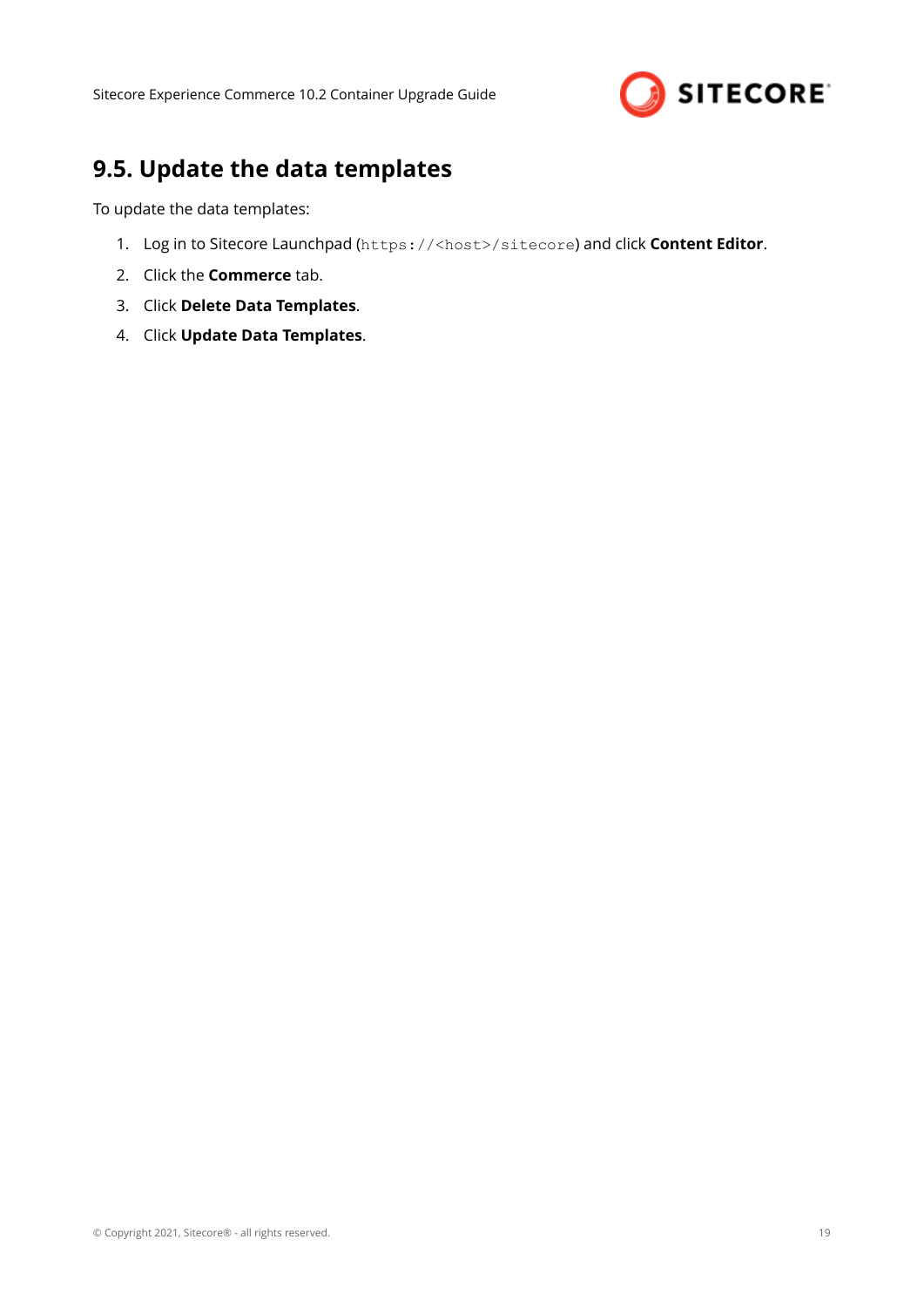

## <span id="page-19-0"></span>**9.6. Re-enable the anti-forgery setting**

Re-enable the anti-forgery setting for the Business Tools in the Authoring service configuration file.

To enable the anti-forgery setting:

Locate the the anti-forgery setting and change the value to true:

"AntiForgeryEnabled": true,

## **9.7. Update the storefront domain configuration**

If there is an existing storefront site in your current Sitecore XC deployment, update the configuration in the new domain.config file with your own storefront domain configuration. The location of this configuration is different for containerized deployment.

### **9.7.1. Update the storefront domain in a non-containerized deployment**

To update the storefront domain configuration in a non-containerized deployment:

• Open the new \inetpub\wwwroot\<sitename>\app\_config\security\domains.config file, and update the configuration to reflect the domain name of your storefront site.

### **9.7.2. Update the storefront domain in a containerized deployment**

In a container deployment, the domains.config is stored in a shared volume.

To update the storefront domain configuration for your site in containers:

• In Docker, open the  $C:\continens\ccot\ or\ cm\domains-shared\domains.config$  file, and update the domain information as required.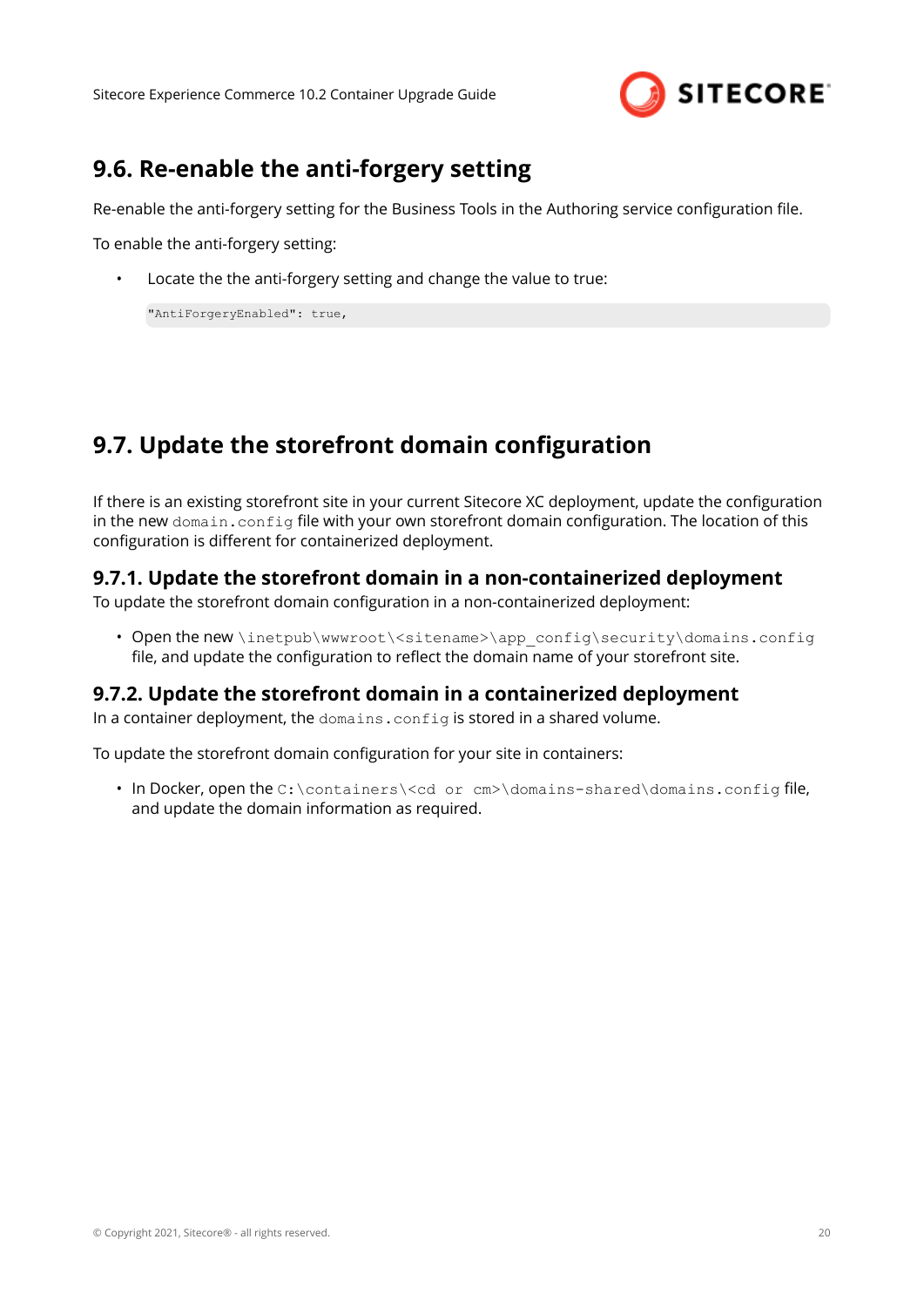

## <span id="page-20-0"></span>**9.8. Rebuild Commerce indexes**

The schema update to Solr 8.8.2 and the introduction of new indexes require a complete rebuild of search indexes.

To rebuild the Sitecore XC indexes:

### **NOTE**

Before you rebuild the Sitecore indexes, make sure that previous indexes were deleted.

- 1. Launch the Postman application
- 2. In the **Collections** pane, navigate to the *SitecoreCommerce\_DevOps* folder.
- 3. Expand the *Minions* folder and execute the following requests:

#### **NOTE**

When you execute the indexing minion requests, make sure that they point to the URL of the Commerce Engine instance that is running the Minions service.

- Run FullIndex Minion Orders
- Run FullIndex Minion Customers
- Run FullIndex Minion PriceCards
- Run FullIndex Minion Promotions
- Run FullIndex Minion Catalog Items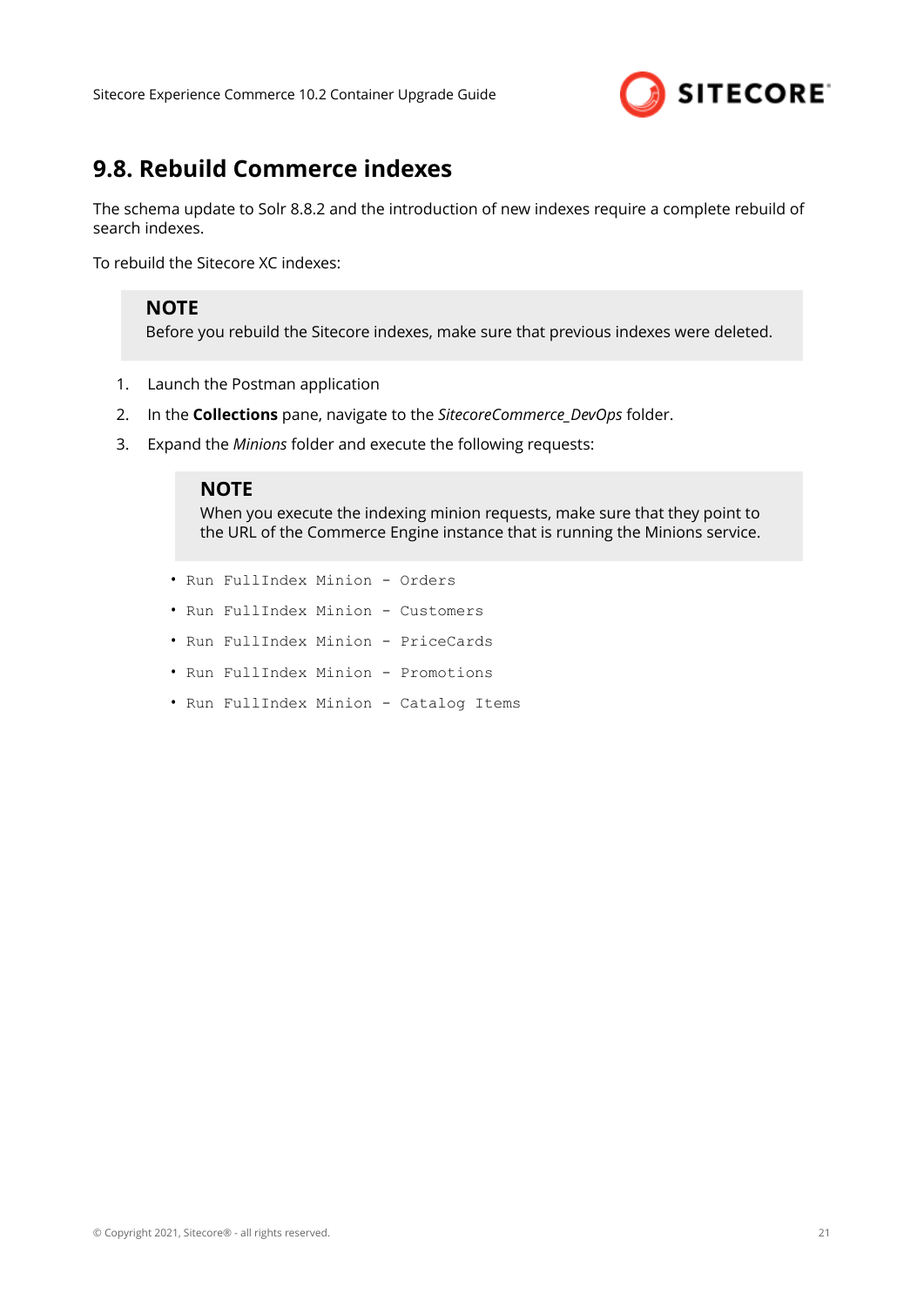

## <span id="page-21-0"></span>**9.9. Republish and rebuild the search indexes**

To republish the site and re-index the core, master and web indexes:

- 1. Log in to Sitecore Launchpad (https://<host>/sitecore) and click on **Content Editor**.
- 2. Click the **Publish** tab.
- 3. Click **Publish** and select **Publish site** from the drop-down menu.
- 4. In the **Publish Site** window, select **Republish publish everything** and click **Publish**.
- 5. Return to the Sitecore Launchpad and click on **Control Panel**.
- 6. Click on **Indexing manager**.
- 7. Select the following indexes from the Local Indexes list and click **Rebuild**:
	- sitecore core index
	- sitecore master index
	- sitecore web index